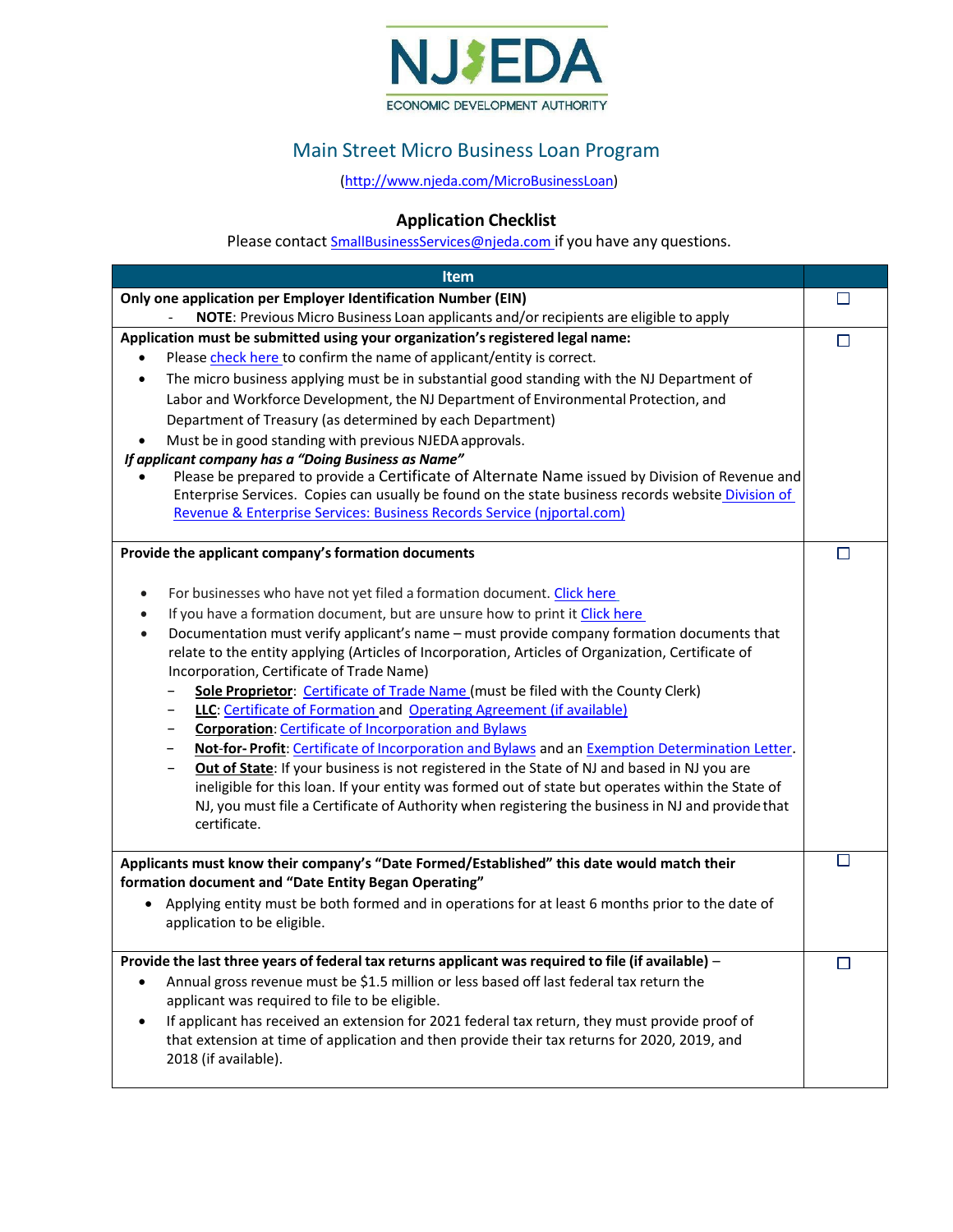| For every owner please be prepared to provide:                                                           | □      |
|----------------------------------------------------------------------------------------------------------|--------|
| For ALL individuals : Full name as on identification, Personal Address, Social Security Number, email    |        |
| address, and phone number.                                                                               |        |
| A credit score of at least a 600 is required from at least one owner to be eligible<br>$\qquad \qquad -$ |        |
| For Operating Businesses or Finance or Investment Firms: Three years business tax returns<br>$\bullet$   |        |
| For Trust - Trust Agreement                                                                              |        |
| Current and printed NJ Tax Clearance Certificate for applicant is required (cannot be approved until     |        |
| received)                                                                                                |        |
| Directions for securing your tax clearance certificate                                                   |        |
| Email BusinessAssistanceTC.Taxation@treas.nj.gov with issues or concerns                                 |        |
| Personal guarantees from all owners will be required (except for non-profits).                           | $\Box$ |
| Documentation supporting what the loan will be used for:                                                 | $\Box$ |
|                                                                                                          |        |
| • EDA will need documentation to validate the costs identified in your loan application.                 |        |
| • The amount will need to add up to the total amount requested                                           |        |
| • Documentation Examples:                                                                                |        |
| Payroll: Ex. Payroll Summary/Ledger, Form 940, Form 941<br>٠                                             |        |
| <b>Rent:</b> Current lease with rental information                                                       |        |
| Mortgage: Most recent statement/bill (not eligible for home based businesses)<br>٠                       |        |
| Utilities: Most recent bill (not eligible for home based businesses)<br>$\bullet$                        |        |
| • Taxes: Most recent municipal statement/bill                                                            |        |
| • Inventory: Invoices to support costs                                                                   |        |
| • Insurance                                                                                              |        |
| Any other business-related expense to support business operations: invoices of services                  |        |
|                                                                                                          |        |
| needed can be provided                                                                                   |        |
|                                                                                                          |        |
| If the loan is being used to purchase equipment:                                                         |        |
| • Provide estimates/quotes (can't be paid for already)                                                   |        |
| • If equipment requires a major/professional installation, then you                                      |        |
| must provide estimates for the installation as well.                                                     |        |
| • If installation or construction work is over \$1,999.99 then it will be                                |        |
| deemed not eligible.                                                                                     |        |
| • If the loan is to help support future working capital expenses: Bills,                                 |        |
| invoices, and proof to validate those costs.                                                             |        |
| Please note this loan cannot be used to buy any type of vehicle,                                         |        |
| food truck, van, refinance existing debt, personal expenses,                                             |        |
| expenses unrelated to the business operations of the applicant,                                          |        |
| past due bills, or construction costs.                                                                   |        |
|                                                                                                          |        |
| Are you a home-based business?                                                                           | ப      |
| Your business must be in existence/operation at least 6 months prior to the date of<br>$\bullet$         |        |
| application in order to be eligible.                                                                     |        |
| Residential expenses are not eligible as working capital expenses (i.e. rent, mortgage,<br>$\bullet$     |        |
| taxes and utilities).                                                                                    |        |
| Are you a 501c Non-Profit Organization?                                                                  | П      |
| Your organization must be in existence/operation for at least 6 months prior to the date of              |        |
| application in order to be eligible.                                                                     |        |
| You must provide your non-profit determination letter from the IRS<br>٠                                  |        |
| If you do not file a tax return, then you must provide your last 3 years of CPA                          |        |
| prepared financial statements                                                                            |        |
| No personal guarantees will be required, and no personal tax or financial statements                     |        |
| are required                                                                                             |        |
| Must submit an NJEDA schedule of debt form<br>٠                                                          |        |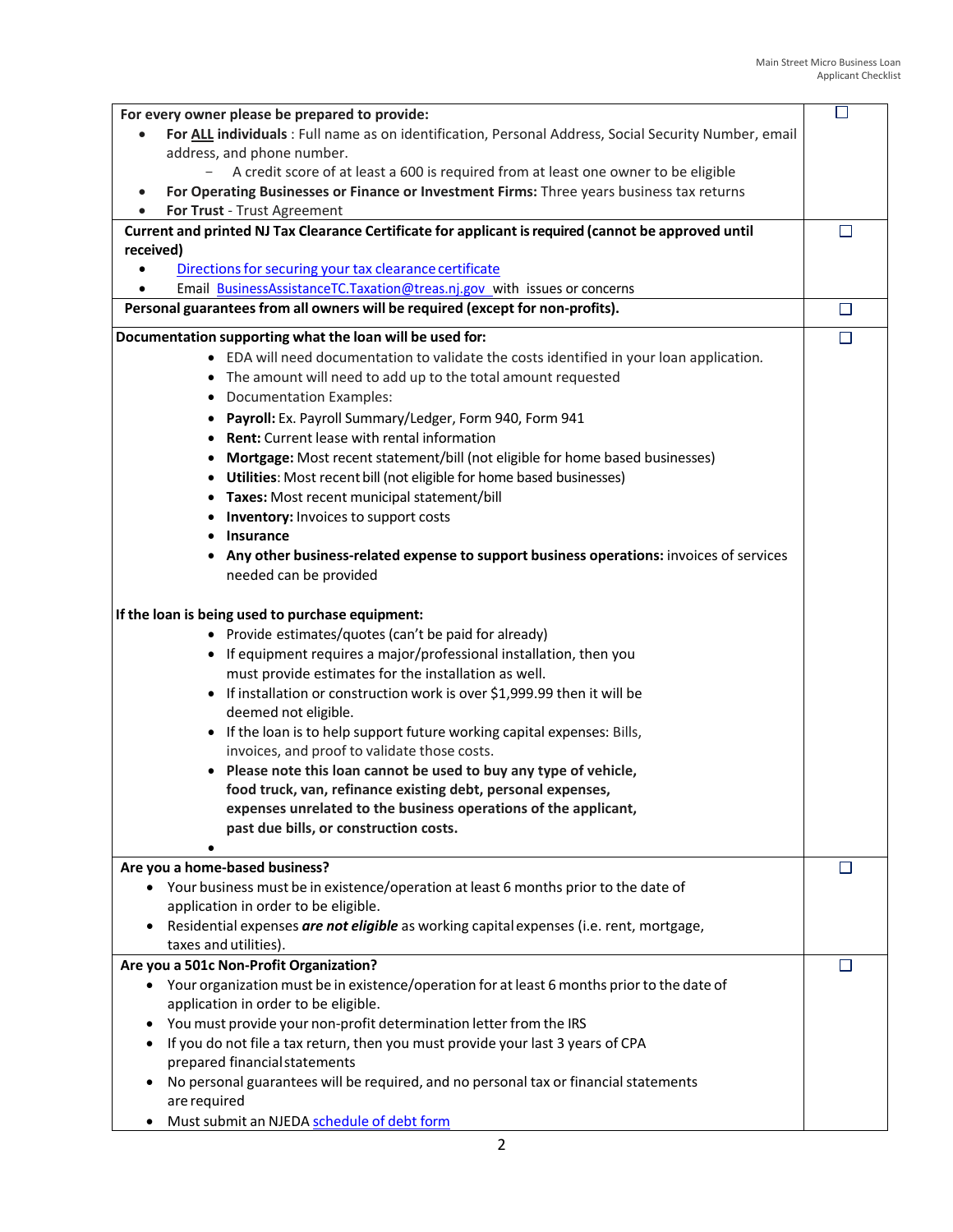| Internally prepared interim income statement and balance sheet if the last annual financial                                                                                                                          |  |
|----------------------------------------------------------------------------------------------------------------------------------------------------------------------------------------------------------------------|--|
| statement provided is more than 90 days old.                                                                                                                                                                         |  |
| Application fee of \$100 (non-refundable) will be due at time of application.                                                                                                                                        |  |
| Closing fee of \$400 will be due after approval and to receive funds.                                                                                                                                                |  |
| NJEDA must verify receipt of check prior to moving forward. Therefore, payment by check may take several<br>days to receive and verify. Applicants seeking an expedited review are recommended to pay by credit card |  |
|                                                                                                                                                                                                                      |  |